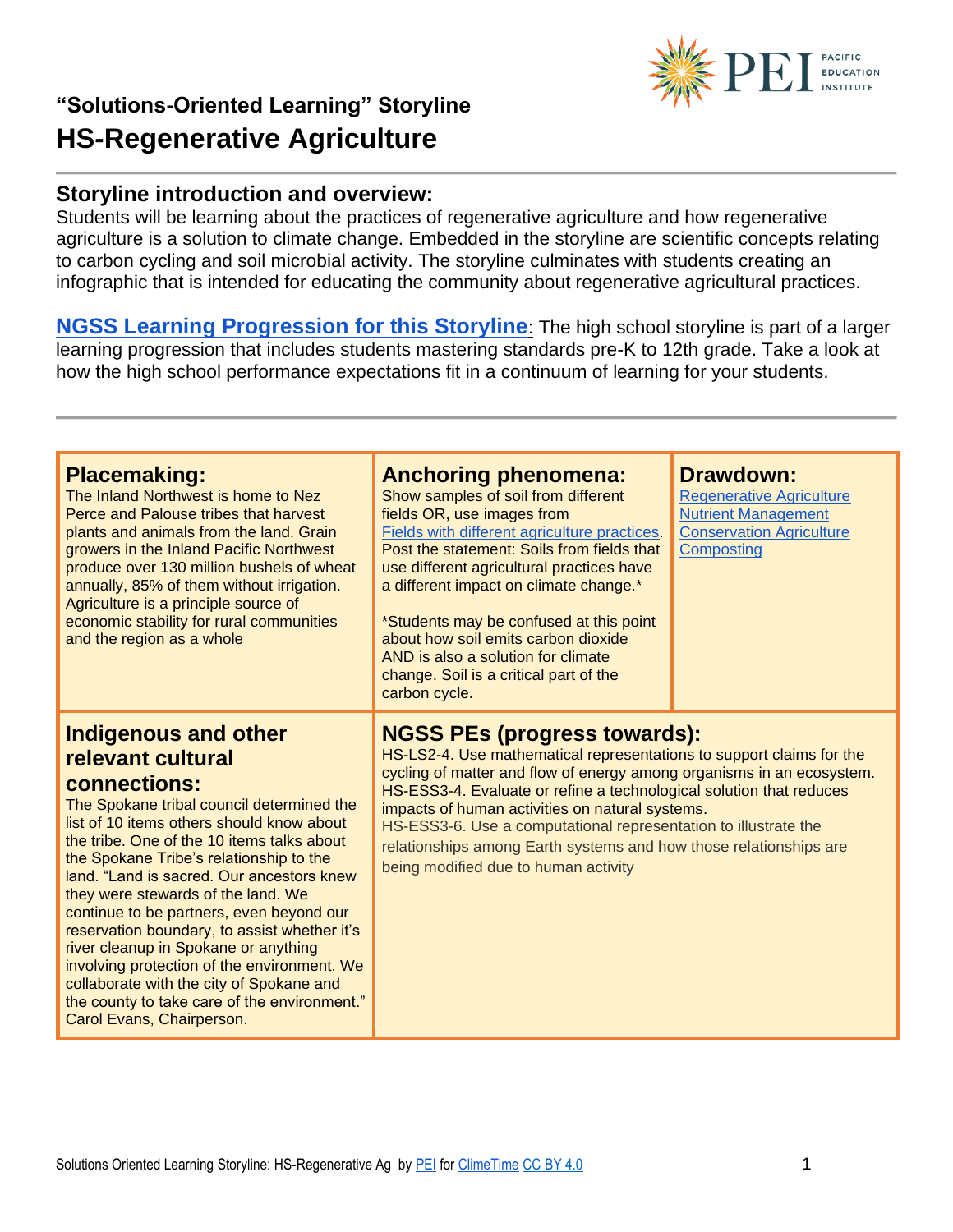

#### **Estimated time required to implement this storyline: 3 to 4 weeks**

#### **NGSS PEs:**

HS-LS2-4. Use mathematical representations to support claims for the cycling of matter and flow of energy among organisms in an ecosystem.

HS-ESS3-4. Evaluate or refine a technological solution that reduces impacts of human activities on natural systems.

HS-ESS3-6. Use a computational representation to illustrate the relationships among Earth systems and how those relationships are being modified due to human activity.

| Science & Engineering Practice (SEP)                                                                                                                                                                                                                                                                                                                                                                                                                                                                                                                                                                                                                          | <b>Disciplinary Core Idea (DCI)</b>                                                                                                                                                                                                                                                                                                                                                                                                                                                                                                                                                                                                                                                                                                                                                                                                                                           | <b>Cross Cutting Concept (CCC)</b>                                                                                                                                                                                                  |
|---------------------------------------------------------------------------------------------------------------------------------------------------------------------------------------------------------------------------------------------------------------------------------------------------------------------------------------------------------------------------------------------------------------------------------------------------------------------------------------------------------------------------------------------------------------------------------------------------------------------------------------------------------------|-------------------------------------------------------------------------------------------------------------------------------------------------------------------------------------------------------------------------------------------------------------------------------------------------------------------------------------------------------------------------------------------------------------------------------------------------------------------------------------------------------------------------------------------------------------------------------------------------------------------------------------------------------------------------------------------------------------------------------------------------------------------------------------------------------------------------------------------------------------------------------|-------------------------------------------------------------------------------------------------------------------------------------------------------------------------------------------------------------------------------------|
| <b>Constructing Explanations and Designing</b><br><b>Solutions</b> Constructing explanations and designing<br>solutions in 9-12 builds on K-8 experiences and<br>progresses to explanations and designs that are<br>supported by multiple and independent student-<br>generated sources of evidence consistent with<br>scientific knowledge, principles and theories. Design<br>or refine a solution to a complex real-world problem<br>based on scientific knowledge, student-generated<br>sources of evidence, prioritized criteria, and trade-off<br>considerations.                                                                                       | For HS-ESS3-4<br>ETS1.B: Developing Possible Solutions When<br>evaluating solutions, it is important to take into account<br>a range of constraints, including cost, safety, reliability,<br>and aesthetics, and to consider social, cultural, and<br>environmental impacts.                                                                                                                                                                                                                                                                                                                                                                                                                                                                                                                                                                                                  | <b>Stability and Change Feedback</b><br>(negative or positive) can stabilize or<br>destabilize a system.                                                                                                                            |
| <b>Using Mathematical and Computational Thinking</b><br>Mathematical and computational thinking in 9-12<br>builds on K-8 experiences and progresses to using<br>algebraic thinking and analysis; a range of linear and<br>nonlinear functions including trigonometric functions,<br>exponentials and logarithms; and computational tools<br>for statistical analysis to analyze, represent, and<br>model data. Simple computational simulations are<br>created and used based on mathematical models of<br>basic assumptions. Use mathematical<br>representations of phenomena or design solutions to<br>support claims.                                      | For HS-LS2-4.<br>LS2.B: Cycles of Matter and Energy Transfer in<br>Ecosystems Plants or algae form the lowest level of<br>the food web. At each link upward in a food web, only a<br>small fraction of the matter consumed at the lower level<br>is transferred upward, to produce growth and release<br>energy in cellular respiration at the higher level. Given<br>this inefficiency, there are generally fewer organisms at<br>higher levels of a food web. Some matter reacts to<br>release energy for life functions, some matter is stored<br>in newly made structures, and much is discarded. The<br>chemical elements that make up the molecules of<br>organisms pass through food webs and into and out of<br>the atmosphere and soil, and they are combined and<br>recombined in different ways. At each link in an<br>ecosystem, matter and energy are conserved. | <b>Energy and Matter Energy cannot be</b><br>created or destroyed; it only moves<br>between one place and another place,<br>between objects and/or fields, or<br>between systems.                                                   |
| <b>Using Mathematics and Computational Thinking</b><br>Mathematical and computational thinking in 9-12<br>builds on K-8 experiences and progresses to using<br>algebraic thinking and analysis; a range of linear and<br>nonlinear functions including trigonometric functions,<br>exponentials and logarithms; and computational tools<br>for statistical analysis to analyze, represent, and<br>model data. Simple computational simulations are<br>created and used based on mathematical models of<br>basic assumptions. Use a computational<br>representation of phenomena or design solutions to<br>describe and/or support claims and/or explanations. | For HS-ESS3-6<br>ESS3.D: Global Climate Change Through computer<br>simulations and other studies, important discoveries are<br>still being made about how the ocean, the atmosphere,<br>and the biosphere interact and are modified in response<br>to human activities.                                                                                                                                                                                                                                                                                                                                                                                                                                                                                                                                                                                                       | <b>Systems and System Models</b><br>When investigating or describing a<br>system, the boundaries and initial<br>conditions of the system need to be<br>defined and their inputs and outputs<br>analyzed and described using models. |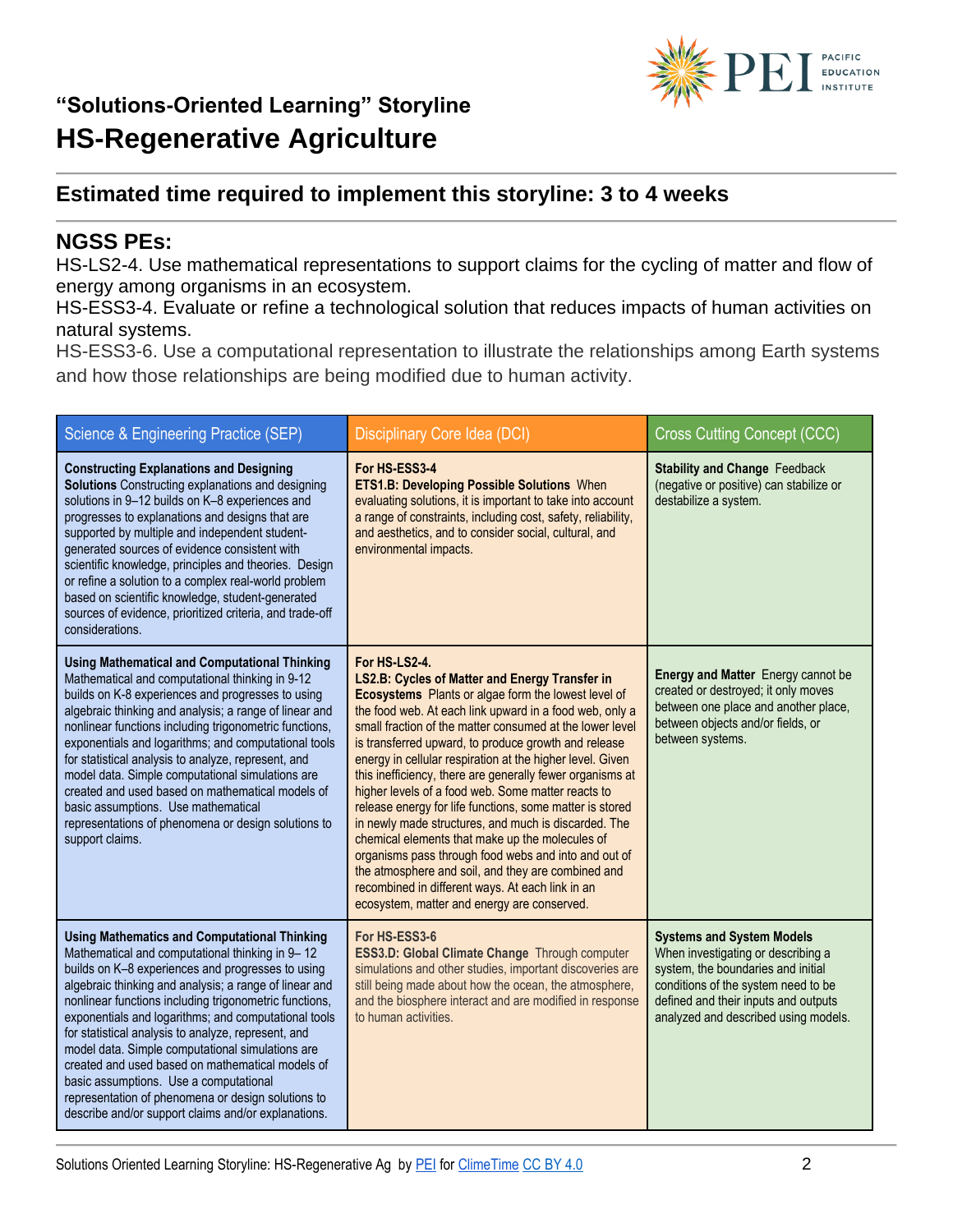

| Learning<br>Session: | <b>Materials List</b>   |  |
|----------------------|-------------------------|--|
| - 7                  | Soil samples            |  |
| C                    | <b>Bromothymol Blue</b> |  |

| <b>Grounding Native Ways of Knowing</b>                                                                                            | Estimated time:<br>50 minutes |
|------------------------------------------------------------------------------------------------------------------------------------|-------------------------------|
| Show Robin Kimmerer's Ted Talk about how Indigenous people treat the harvesting of food<br><b>Reclaiming the Honorable Harvest</b> |                               |

| practices have a different impact on climate change. |  | <b>Examine phenomena: Soils from fields that use different agricultural</b> | <b>Estimated time:</b><br>30 minutes |
|------------------------------------------------------|--|-----------------------------------------------------------------------------|--------------------------------------|
|------------------------------------------------------|--|-----------------------------------------------------------------------------|--------------------------------------|

Show samples of soil from different fields OR use **Fields with different agriculture practices**. Students may be confused at this point about how soil emits carbon dioxide AND is also a solution for climate change through carbon storage.

| 3 <sub>1</sub> | <b>Pre Assessment:</b>                                                                  | Estimated time:<br>30 minutes |
|----------------|-----------------------------------------------------------------------------------------|-------------------------------|
|                | <b>HS-Regenerative Ag Pre-Assessment</b><br><b>HS-Regenerative Ag Assessment Rubric</b> |                               |

| 4. | Guiding question: What does agriculture look like in Washington<br>state and how has it changed over time?                                                                                                                                                                                                                                                                                                                                                                                                                                                                                                                                                    | <b>Estimated time:</b><br>Two 50 minute<br>periods |
|----|---------------------------------------------------------------------------------------------------------------------------------------------------------------------------------------------------------------------------------------------------------------------------------------------------------------------------------------------------------------------------------------------------------------------------------------------------------------------------------------------------------------------------------------------------------------------------------------------------------------------------------------------------------------|----------------------------------------------------|
|    | 1. Students name their favorite food and trace back to the source of that food. Guide the<br>discussion to local crops and the kind of food that is made from those crops. Ask<br>students to write down as many crops grown in Washington as they can. Show<br>Washington state infographics on crops.<br>2. Show Washington State Agriculture - approximately 3 minutes<br>3. What was the land like before agriculture; pre-pioneer? Although Indigenous peoples in<br>the West did not practice traditional agriculture, their practices did care for the land that<br>produced the food they gathered. The tribes in the northeastern part of the US did |                                                    |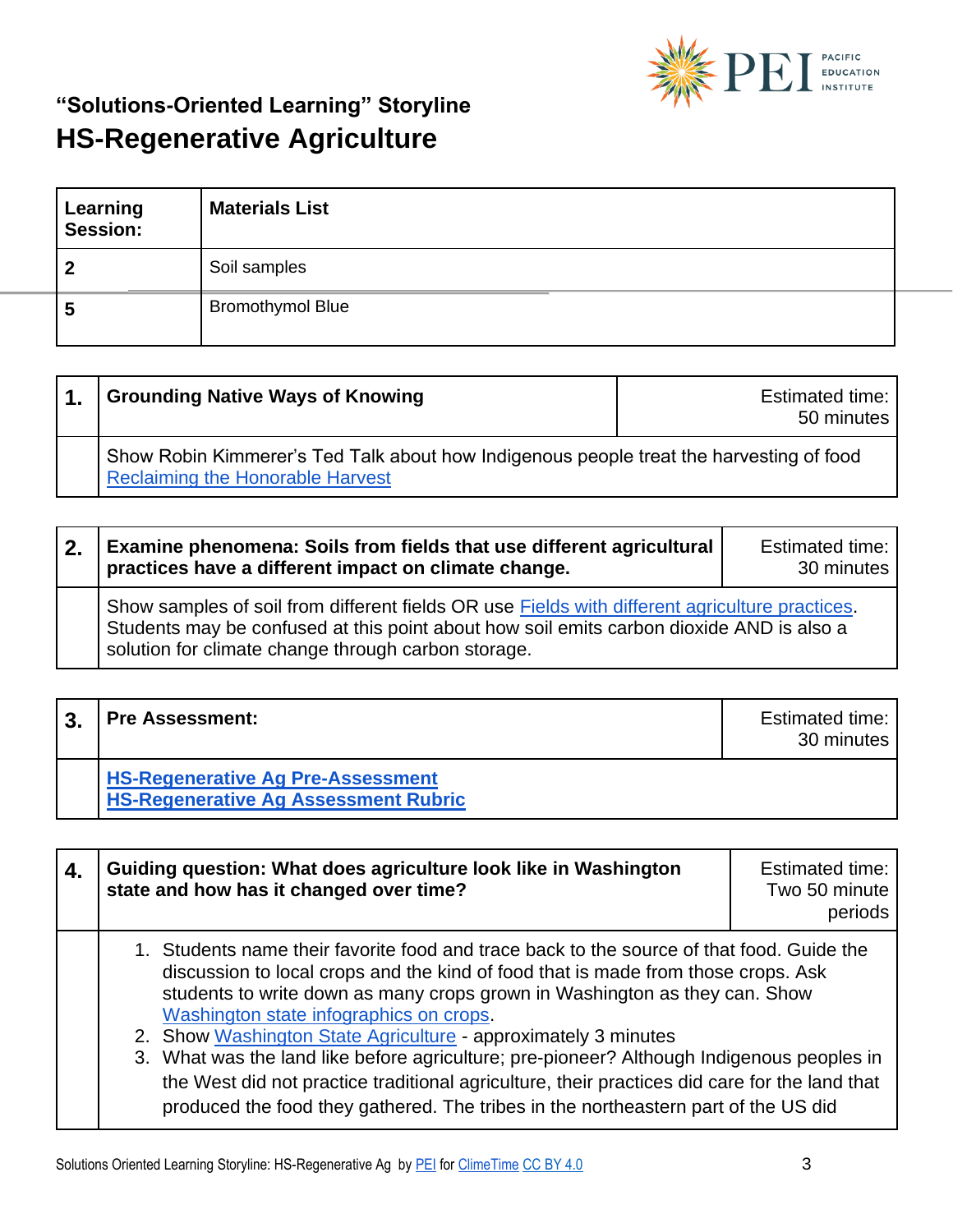

practice traditional agriculture. Students read Native American [Culture of the Northeast](https://www.khanacademy.org/humanities/us-history/precontact-and-early-colonial-era/before-contact/a/northeast-indian-culture) to discover what agriculture looked like pre-pioneer. Students explore WHY the "three sister" farming of squash, beans, and corn makes so much sense from a biological standpoint. Students complete the **Three Sisters** activity.

- 4. [The Industrialization of Agriculture](http://www.foodspanlearning.org/_pdf/lesson-plan/unit1/lessonb-industrialization-lessonplan.pdf) gives some background on the changes in agricultural practices and the reasons why. Students jigsaw this article and report to the class.
- 5. For students in Eastern Washington, [Unit-2-Cropping-Systems-Sustainability](https://www.reacchpna.org/education/unit-2-cropping-systems-sustainability) ppt. Slides 23-24 have an activity that allows students to explore crops grown in the Inland Northwest. The file in the zip drive is called Commodity Cards.

| 5. | Guiding question: What is the role of soil in agriculture?<br><b>Estimated time:</b><br>Three 50 minute period                                                                                                                                                                                                                                                                                                                                                                                                                                                                                                                                                                                                                                                                                                                                                                                                                                                                                                                                                                                                                                                                                                                                                                                                                                                                                                                                                                                                                                                                                                                                                                                                                                           |  |
|----|----------------------------------------------------------------------------------------------------------------------------------------------------------------------------------------------------------------------------------------------------------------------------------------------------------------------------------------------------------------------------------------------------------------------------------------------------------------------------------------------------------------------------------------------------------------------------------------------------------------------------------------------------------------------------------------------------------------------------------------------------------------------------------------------------------------------------------------------------------------------------------------------------------------------------------------------------------------------------------------------------------------------------------------------------------------------------------------------------------------------------------------------------------------------------------------------------------------------------------------------------------------------------------------------------------------------------------------------------------------------------------------------------------------------------------------------------------------------------------------------------------------------------------------------------------------------------------------------------------------------------------------------------------------------------------------------------------------------------------------------------------|--|
|    | 1. Discuss the term "ecosystem services" while showing Forests and Family Farms<br>infographic. Then, direct students to Soils and Biodiversity infographic. Using these two<br>resources, students list the ecosystem benefits that a field of __________<br>(name a<br>local crop) provide. Be sure that students consider the soil in the ecosystem services.<br>2. Students bring in soil samples and set up a closed system with a carbon dioxide<br>indicator (Bromothymol Blue). Based on the color change of the indicator, students will<br>make a claim about the living component of the soil. Use the protocol in Soil Microbial<br>Lab (Soil Respiration). This lab requires a 24 hour period. The background information<br>is a good introduction for students.<br>3. Students perform the lab in #2 again using different kinds of soils that the students bring<br>in. Students collect data on the different rates of soil respiration and graph the results.<br>Students make a claim about the amount of carbon in the soil using the data on soil<br>respiration. Soil Respiration from Science Direct has a graphic that shows the<br>relationship between carbon and respiration rate.<br>4. Students use Top Crop Interactive game (National Geographic) to explore how farming<br>decisions impact the health of the soil and therefore the crops. To engage the students,<br>make the game a competition and post the top scores.<br>5. Students complete this session by responding to the question "How does the growing<br>world population influence farming decisions?" The future of food and agriculture:<br>Trends and Challenges, Figure 14.1 and Challenge 1 on page 135 are good resources<br>to inform discussion. |  |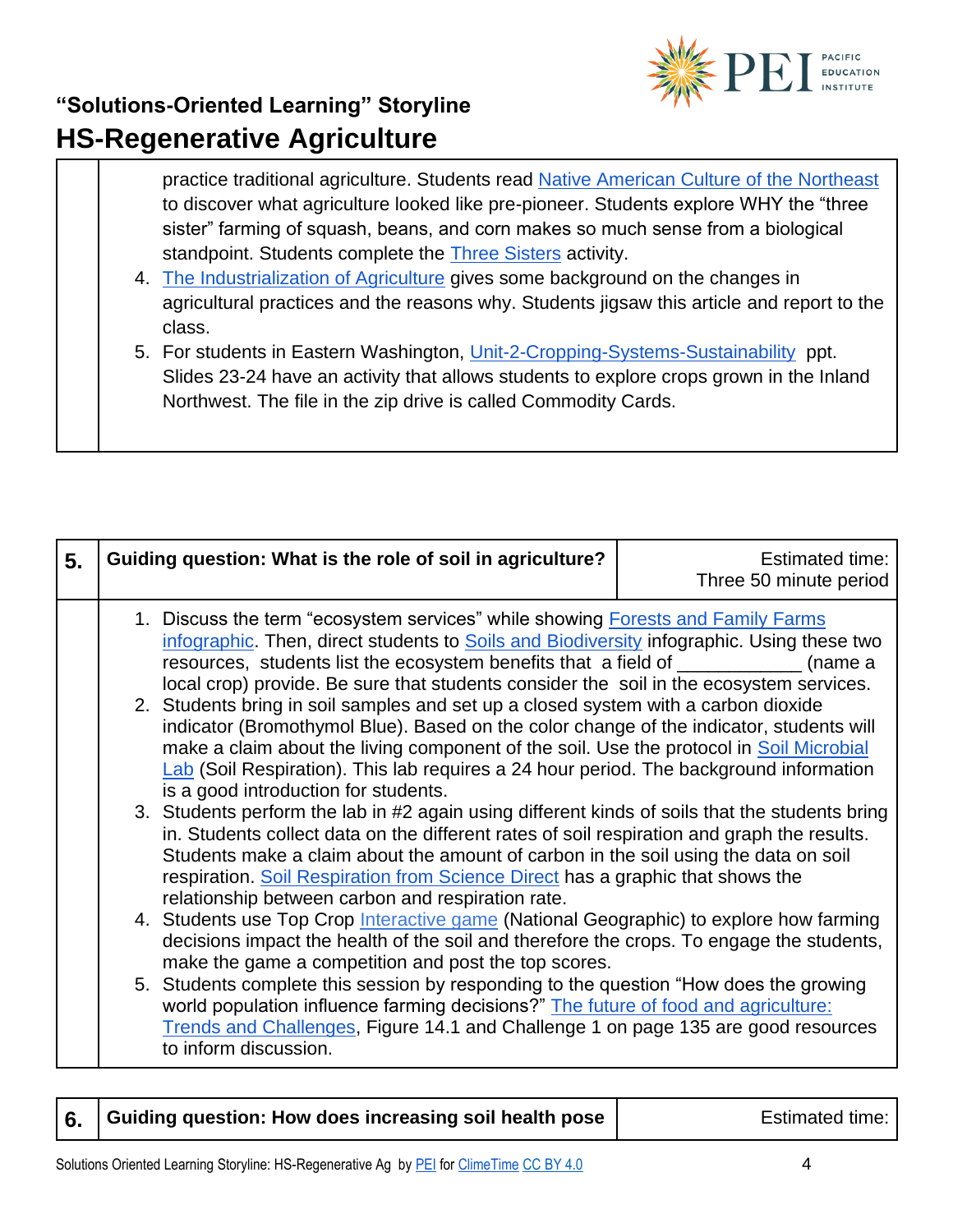

| solutions to climate change?                                                                                                                                                                                                                                                                                                                                                                                                                                                                                                                                                                                                                                                                                                                                                                                                                           | Three 50-minute periods |
|--------------------------------------------------------------------------------------------------------------------------------------------------------------------------------------------------------------------------------------------------------------------------------------------------------------------------------------------------------------------------------------------------------------------------------------------------------------------------------------------------------------------------------------------------------------------------------------------------------------------------------------------------------------------------------------------------------------------------------------------------------------------------------------------------------------------------------------------------------|-------------------------|
| 1. Students complete the <b>Earth Lab: Soil Carbon</b> . Students watch short videos and<br>discuss the information in small groups. Students learn how farmers can build carbon<br>rich soil and how these practices connect to climate change. Review the Carbon cycle<br>and the role of photosynthesis using the REACCH ppt Ecological Cycles, Carbon cycle,<br>Photosynthesis, and Respiration ppt.<br>2. Students explore the difference between carbon store, carbon sequestration, and<br>carbon emission. Students go to an area outside and sketch what they see. They then<br>label their sketch with;<br>a. $C =$ carbon store<br>b. S= carbon sequestration<br>c. $E =$ carbon emitting<br>3. Students design and carry out a lab that evaluates the impact of tilled versus low or no-<br>till farming practices on soil carbon storage. |                         |

| $\overline{7}$ . |                                                                                                                                                                                                                                                                                    | Guiding question: What is regenerative ag and how is it<br>a solution to climate change?                                                                                | <b>Estimated time:</b><br>60 minutes |
|------------------|------------------------------------------------------------------------------------------------------------------------------------------------------------------------------------------------------------------------------------------------------------------------------------|-------------------------------------------------------------------------------------------------------------------------------------------------------------------------|--------------------------------------|
|                  |                                                                                                                                                                                                                                                                                    | Students begin to collect information for their Infographic at this point in the storyline.                                                                             |                                      |
|                  |                                                                                                                                                                                                                                                                                    | 1. Students read Project Drawdown: Reg ag                                                                                                                               |                                      |
|                  | 2. Show the videos from REACCH Unit 1 of the farmers in the NW starting to use no-till<br>and the results. Farmer Case Studies                                                                                                                                                     |                                                                                                                                                                         |                                      |
|                  | 3. Students read Kiss the Ground Regenerative Agriculture and define the term<br>"regenerative".                                                                                                                                                                                   |                                                                                                                                                                         |                                      |
|                  | 4. Students research the 5 principles of regenerative agriculture using the resource Regen<br><b>Ag: Solid Principles, Extraordinary Claims</b>                                                                                                                                    |                                                                                                                                                                         |                                      |
|                  | McGuire presents an argument that Brown's (Kiss the Ground) data is<br>extraordinary. Based on the argument have students make a claim either refuting<br>or supporting Brown's data. Research current regenerative ag studies to find<br>evidence to support the students' claim. |                                                                                                                                                                         |                                      |
|                  |                                                                                                                                                                                                                                                                                    | 5. This is an excellent place in the unit to arrange a local farm tour or to have an<br>agriculture professional come to your class to speak about the new technologies |                                      |
|                  |                                                                                                                                                                                                                                                                                    | 6. Students revisit the phenomenon and explain how soils from different fields that have                                                                                |                                      |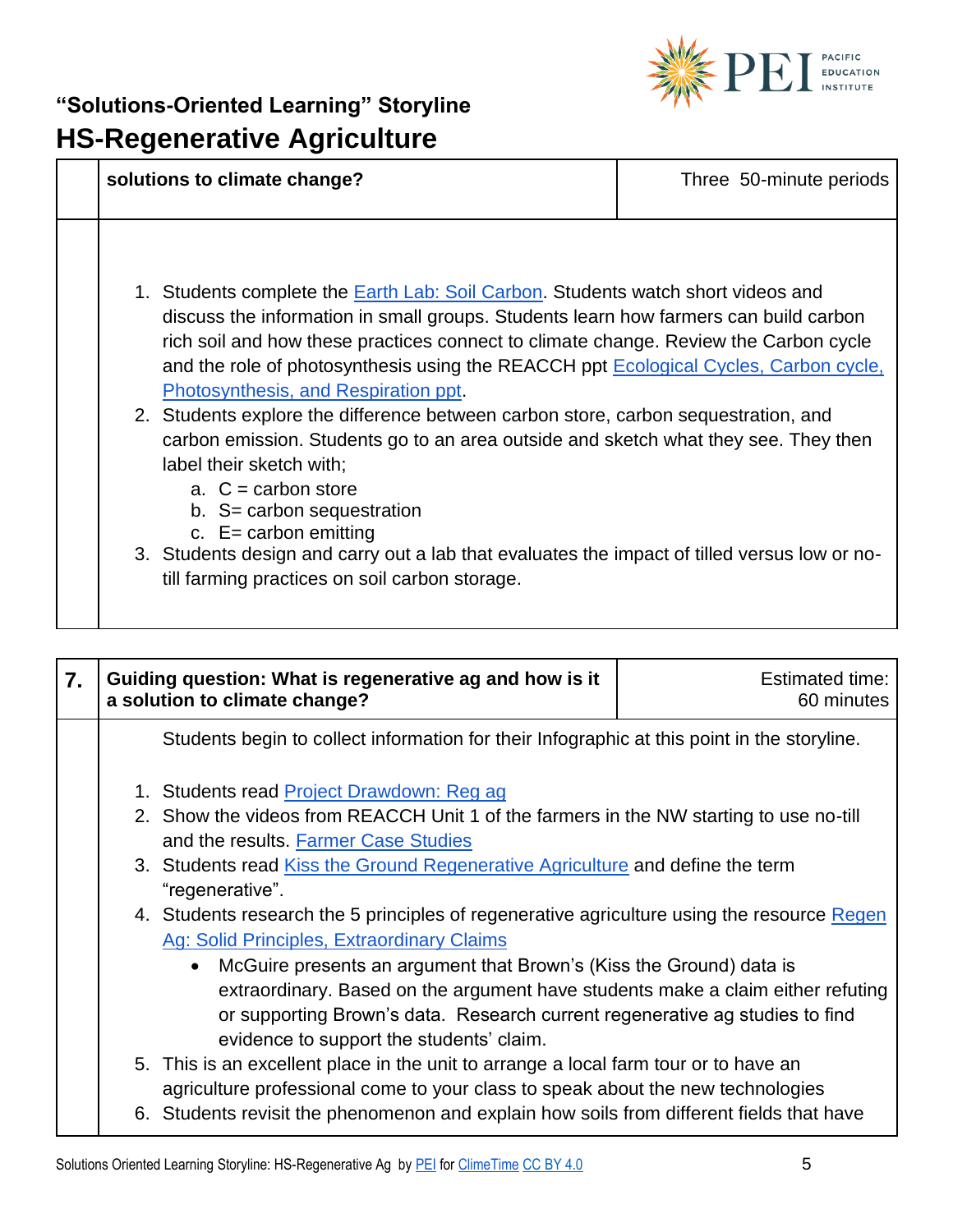

been farmed with different practices can have a different impact on climate change through carbon storage.

\*For students in the Inland Northwest, [Precision Agriculture](https://www.reacchpna.org/education/unit-8-precision-agriculture) gives additional information on regenerative practices. Farm economics plays, and will play, a huge role in the application of precision agriculture and regenerative practices.

| 8. | Guiding question: What can I do to show how<br>regenerative agriculture is a solution to climate<br>change?                                                                                                                                                                                                                                                                                                                                                                                                          | <b>Estimated time:</b><br>50 minutes |
|----|----------------------------------------------------------------------------------------------------------------------------------------------------------------------------------------------------------------------------------------------------------------------------------------------------------------------------------------------------------------------------------------------------------------------------------------------------------------------------------------------------------------------|--------------------------------------|
|    | <b>Final Cumulative Project</b>                                                                                                                                                                                                                                                                                                                                                                                                                                                                                      |                                      |
|    | Students create an infographic to inform the local community about the importance of<br>regenerative agriculture practices in sequestering and storing carbon in the soil. The<br>infographic will include the following information:<br>• The role of soil in carbon storage<br>The practices of regenerative agriculture<br>A description of how each practice increases the carbon stored in the soil<br>$\bullet$<br>A description of how Indigenous people care and have always cared for the land<br>$\bullet$ |                                      |
|    | The link Infographics as a Creative Assessment provides students with samples, online<br>tutorials, and the steps to create an infographic.                                                                                                                                                                                                                                                                                                                                                                          |                                      |

| <b>9.</b> | Possible next steps/off-ramps/actions:                                                                                                                                                                                                                       | Estimated time: |
|-----------|--------------------------------------------------------------------------------------------------------------------------------------------------------------------------------------------------------------------------------------------------------------|-----------------|
|           | • Students explore career opportunities in Careers in Agriculture and Natural Resources<br>• Future of Agriculture resource focuses on new careers in agriculture<br>• Soil microbes plating in a starch medium using iodine to observe the microbe activity |                 |

| 10. | <b>Post Assessment:</b>                                                                  | <b>Estimated time:</b><br>50 minutes |
|-----|------------------------------------------------------------------------------------------|--------------------------------------|
|     | <b>HS-Regenerative Ag Post Assessment</b><br><b>HS-Regenerative Ag Assessment Rubric</b> |                                      |